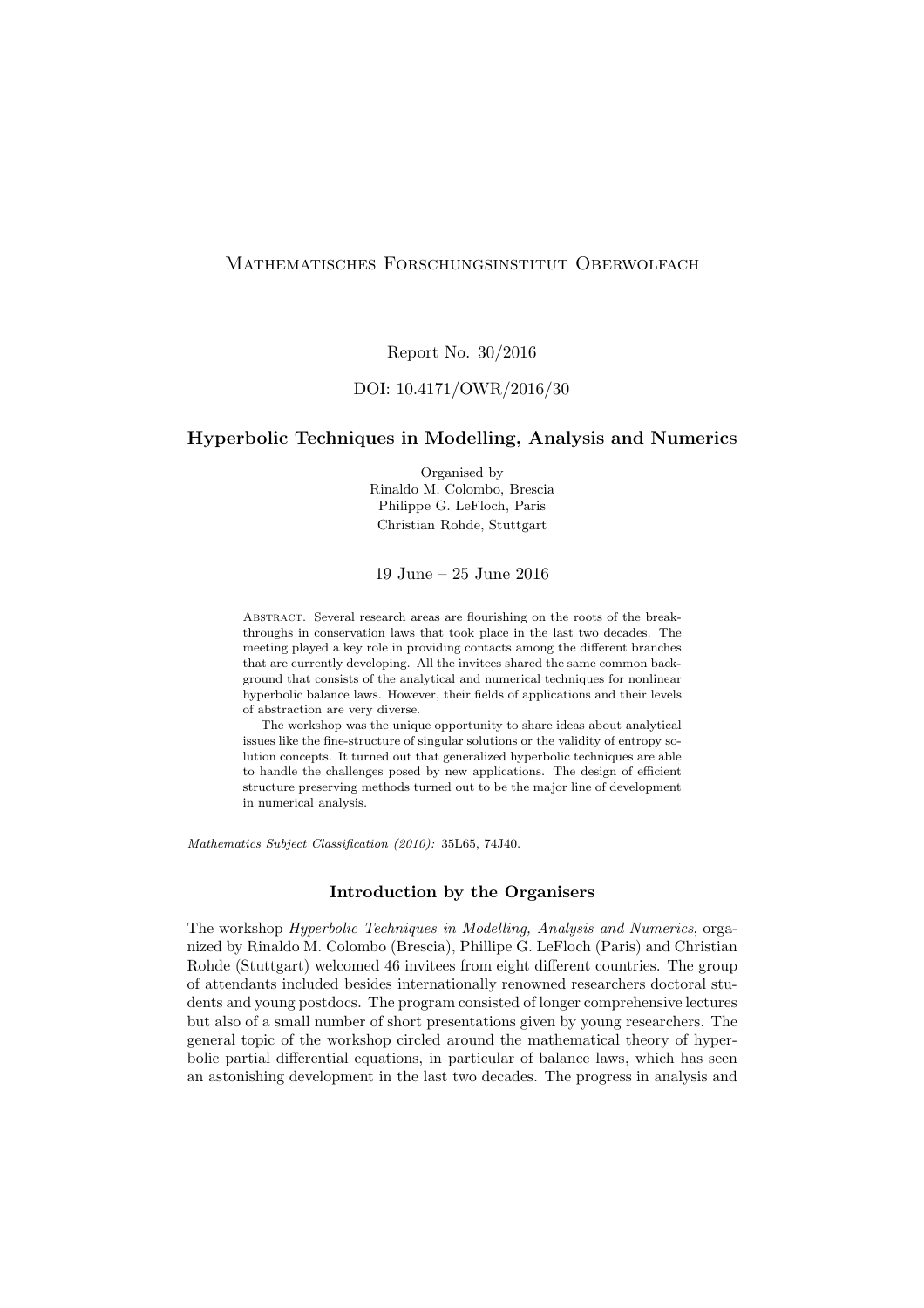numerics was mainly driven by challenges from continuum mechanics, a prominent role being played by shock waves in gas dynamics. Modeling through hyperbolic partial differential equations has now become a cornerstone in many other branches of science, for instance wherever nonlinear transport phenomena occur. Many new models have been derived, which, in turn, pose completely new questions to the mathematical theory and to the numerical analysis of hyperbolic equations. Given this background, the meeting tried to exploit and foster all possible synergies. Apparently, new joint cooperations can be tracked back to the interaction during the workshop week.

An interesting new development in the field is the characterization of singularity development and transport in different instances of nonlinear wave equations by hyperbolic techniques. Alberto Bressan developped a program to describe the fine structure of sets of generic singularities in a wide class of wave equations. Stefano Bianchini presented new results on a detailed description of the entropy dissipation connected to the emergence of shock waves. Stefano Modena showed how a Lagrangian approach can be used to achieve a deeper insight in the behaviour and the structure of the solutions to hyperbolic conservation laws. Wave breaking in the Hunter-Saxton system was the topic of Anders Nordli. The understanding of the interaction of dispersive approximations and shock waves is far from being a settled problem. Michael Shearer reported on various phenomena related to Korteweg- and Boussinesq-type equations. Sylvie Benzoni demonstrated how modulation theory can help to understand discrete wave motion. Using variational time discretization Michael Westdickenberg gave an existence proof for measure valed solutions of the full Euler system including a characterization of the entropy dissipation. Eitan Tadmor showed how to derive new BV -estimates for the pressureless Euler equations in multiple space dimensions. The talk of Jan Giesselmann on relative entropies for Hamiltonian systems like Euler–Korteweg equations fitted also in this context. Christian Klingenberg broached the issue of the effect of different linearization levels in numerical schemes for multidimensional Euler equations. Even linear wave equations with rough coefficients can pose major difficulties to numerical discretisation methods as was shown by Franziska Weber. This applies even more for hyperbolic systems with uncertainty. Alina Chertock proposed a splitting method for the efficient stochastic Galerkin discretization of Euler systems. The challenges of low Mach number scenarios in astrophysical flows have also been discussed by Christian Klingenberg.

The analytical study of singular limits and associated numerical questions on the design of structure-preserving schemes for asymptotic regimes provided the joint chord for another block of contributions. The study of the zero-viscosity limit, i.e. the passage from a parabolic regularization towards a hyperbolic limit problem, is a seminal topic in the field. Driven by the needs of applied sciences, a much wider variety of asymptotic scenarios is analyzed currently. In this context, Andrea Corli gave a presentation on the study of nonlinear diffusion approximations. Within the workshop, Gianluca Crippa devoted his talk to the passage from non-local to local hyperbolic balance laws. Numerical aspects of non-local evolution equations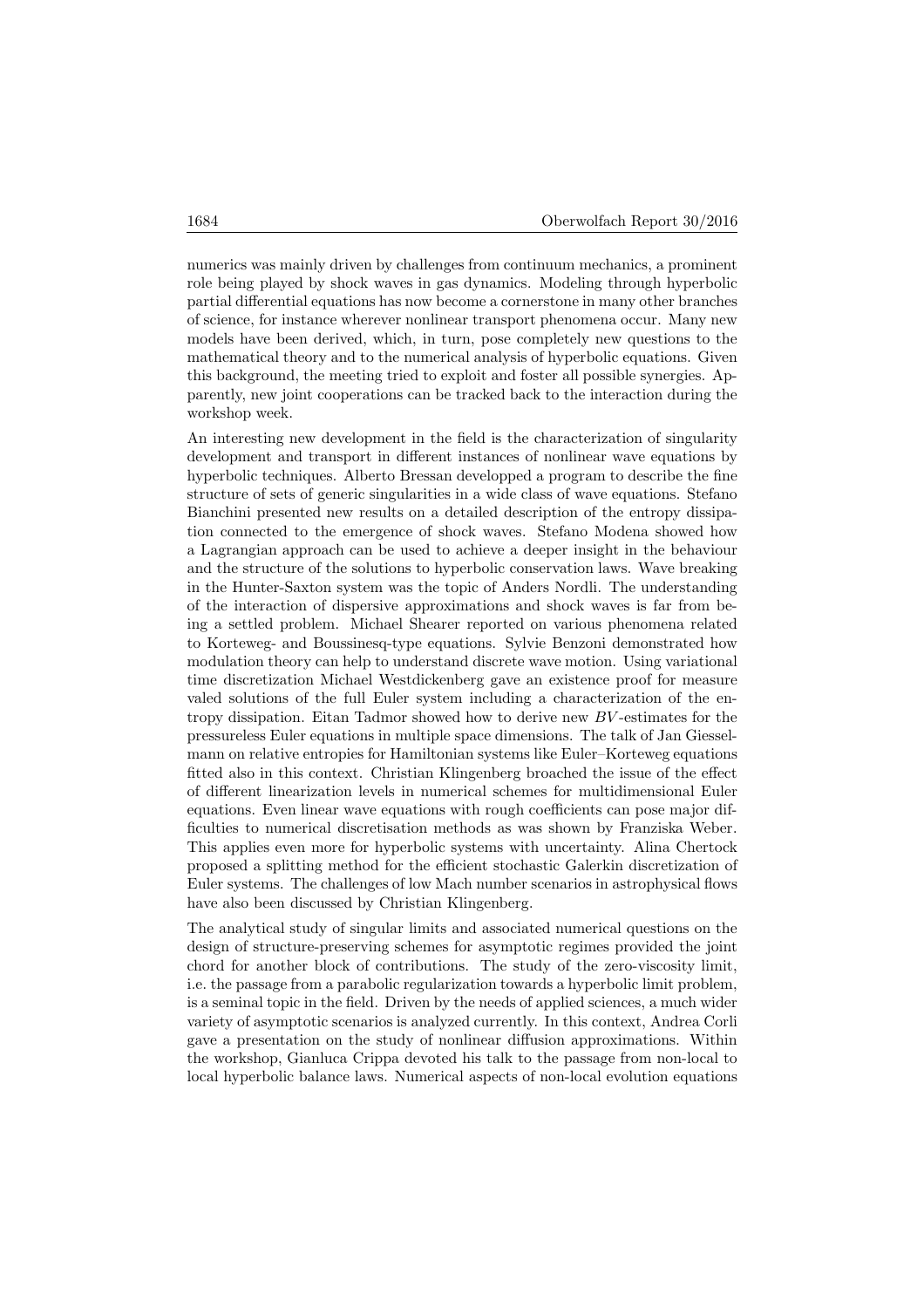have been the topic of Elena Rossi. Graziano Guerra presented rigorous results for the compressible-incompressible passage covering discontinuous solutions. On the numerical side a novel class of asymptotic preserving finite-volume schemes that deal efficiently with weakly compressible low Mach number flows has been advocated by Mária Lukáčová-Medvidová. Manuel Torrilhon reviewed the analysis and numerics for the whole hierarchy of moment systems for the Boltzmann equations. The construction of new stable discretization schemes for moment equation was the topic of the lecture given by Philippe Helluy. Konstantina Trivisa discussed related model hierarchies to describe phenomena of collective self-organization.

As mentioned before, new applications have been always a driving force for the field. Phase transition in compressible two-phase flows has been studied by Ferdinand Thein generalizing the classical Riemann solver concept. Athanasios Tzavaras showed how mixed type models can help to understand shear band instabilities. The control of hyperbolic transport systems for population dynamics has been discussed by Mauro Garavello. The study of in particular hyperbolic evolutions on manifolds and networks is still an emerging research field. This has been addressed in the presentation of Raul Borsche on chemotactic movement on graphs and the lecture of Helge Holden about a hyperbolic transport equation which allows the numerical verification of the well-known Braess paradoxon in traffic flow. Francesca Marcellini showed how hyperbolic Riemann solver techniques can be used to understand the behavior of road traffic at junctions.

Finally the workshop was closed with an overview talk also given by Helge Holden who summarized the state of the art in the field and proposed a number of new challenges.

Acknowledgement: The MFO and the workshop organizers would like to thank the National Science Foundation for supporting the participation of junior researchers in the workshop by the grant DMS-1049268, "US Junior Oberwolfach Fellows". Moreover, the MFO and the workshop organizers would like to thank the Simons Foundation for supporting Alina Chertock in the "Simons Visiting Professors" program at the MFO.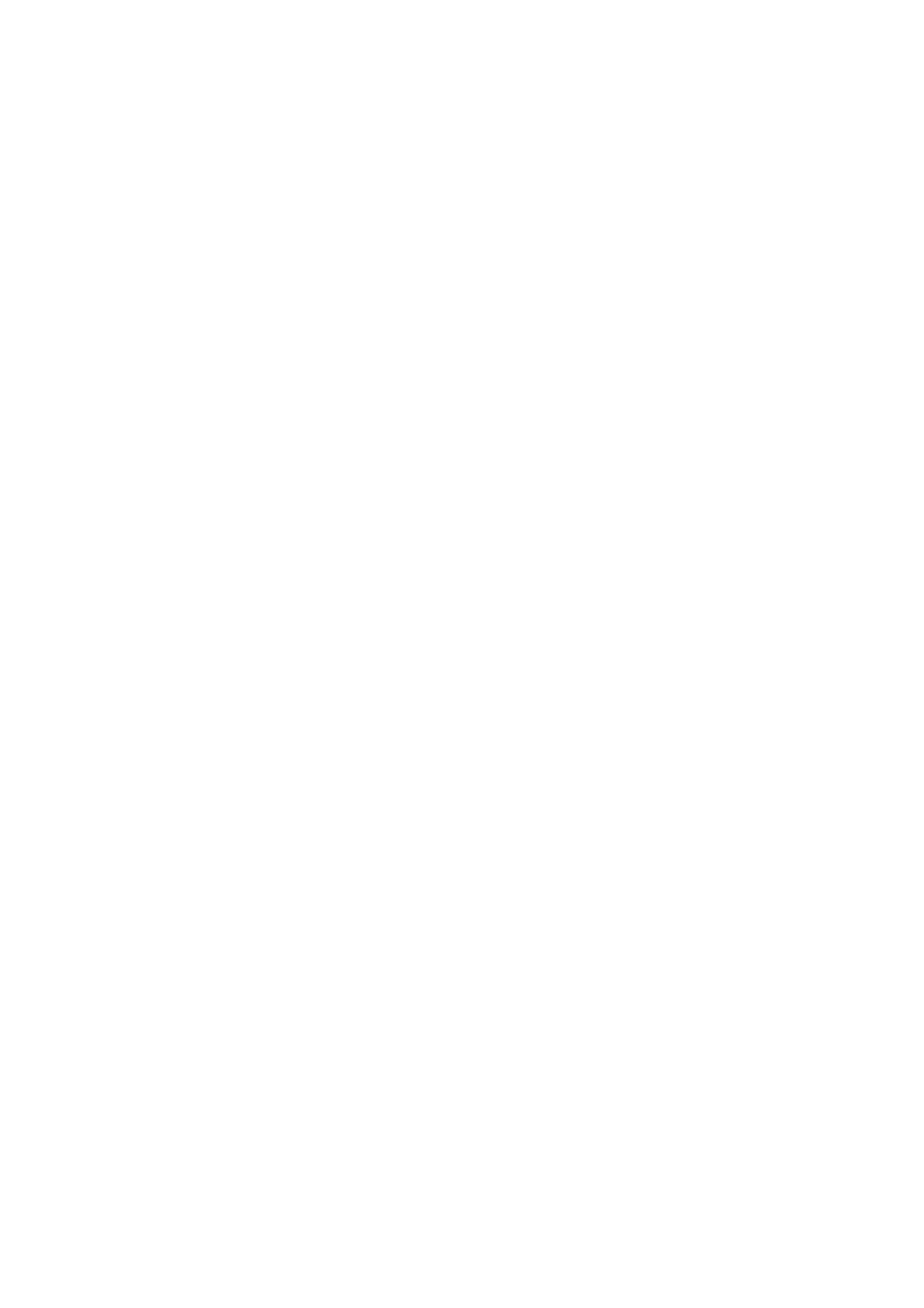## Workshop: Hyperbolic Techniques in Modelling, Analysis and **Numerics**

# Table of Contents

| Sylvie Benzoni-Gavage (joint with C. Mietka, L. Miguel Rodrigues)                                                                                                                                                                                  |
|----------------------------------------------------------------------------------------------------------------------------------------------------------------------------------------------------------------------------------------------------|
| Stefano Bianchini (joint with Elio Marconi)<br>Concentration of entropy dissipation for $L^{\infty}$ -entropy solutions of scalar<br>$conservation$ laws in one-space dimension $\ldots \ldots \ldots \ldots \ldots \ldots \ldots 1692$            |
| Raul Borsche<br>Kinetic and macroscopic models for chemotaxis on networks 1694                                                                                                                                                                     |
| Alberto Bressan<br>Generic singularities of solutions to some nonlinear wave equations $\dots$ 1695                                                                                                                                                |
| Alina Chertock (joint with Shi Jin, Alexander Kurganov)<br>An operator splitting based stochastic Galerkin method for nonlinear<br>systems of conservation laws with uncertainty 1697                                                              |
| Andrea Corli (joint with Lorenzo di Ruvo and Luisa Malaguti)<br>Semi-wavefronts in models of collective movements with density-dependent                                                                                                           |
| Gianluca Crippa (joint with Maria Colombo, Laura V. Spinolo)<br>The nonlocal-to-local limit for conservation laws 1699                                                                                                                             |
| Mauro Garavello (joint with Rinaldo M. Colombo)<br>Control problems for structured population dynamics $\ldots \ldots \ldots \ldots \ldots 1702$                                                                                                   |
| Jan Giesselmann (joint with Corrado Lattanzio, Athanasios E. Tzavaras)<br>Relative Entropy for Hamiltonian Flows in Gas Dynamics 1705                                                                                                              |
| Graziano Guerra (joint with Rinaldo M. Colombo)<br>Uniqueness for a non-linear 1D compressible to incompressible limit in<br>the non-smooth case $\ldots \ldots \ldots \ldots \ldots \ldots \ldots \ldots \ldots \ldots \ldots \ldots \ldots 1707$ |
| Philippe Helluy<br>Stability analysis of an implicit lattice Boltzmann scheme 1710                                                                                                                                                                 |
| Helge Holden (joint with Rinaldo M. Colombo)                                                                                                                                                                                                       |
| Christian Klingenberg (joint with Wasilij Barsukow)<br>Towards a numerical solver for the multi-dimensional Euler equations 1717                                                                                                                   |